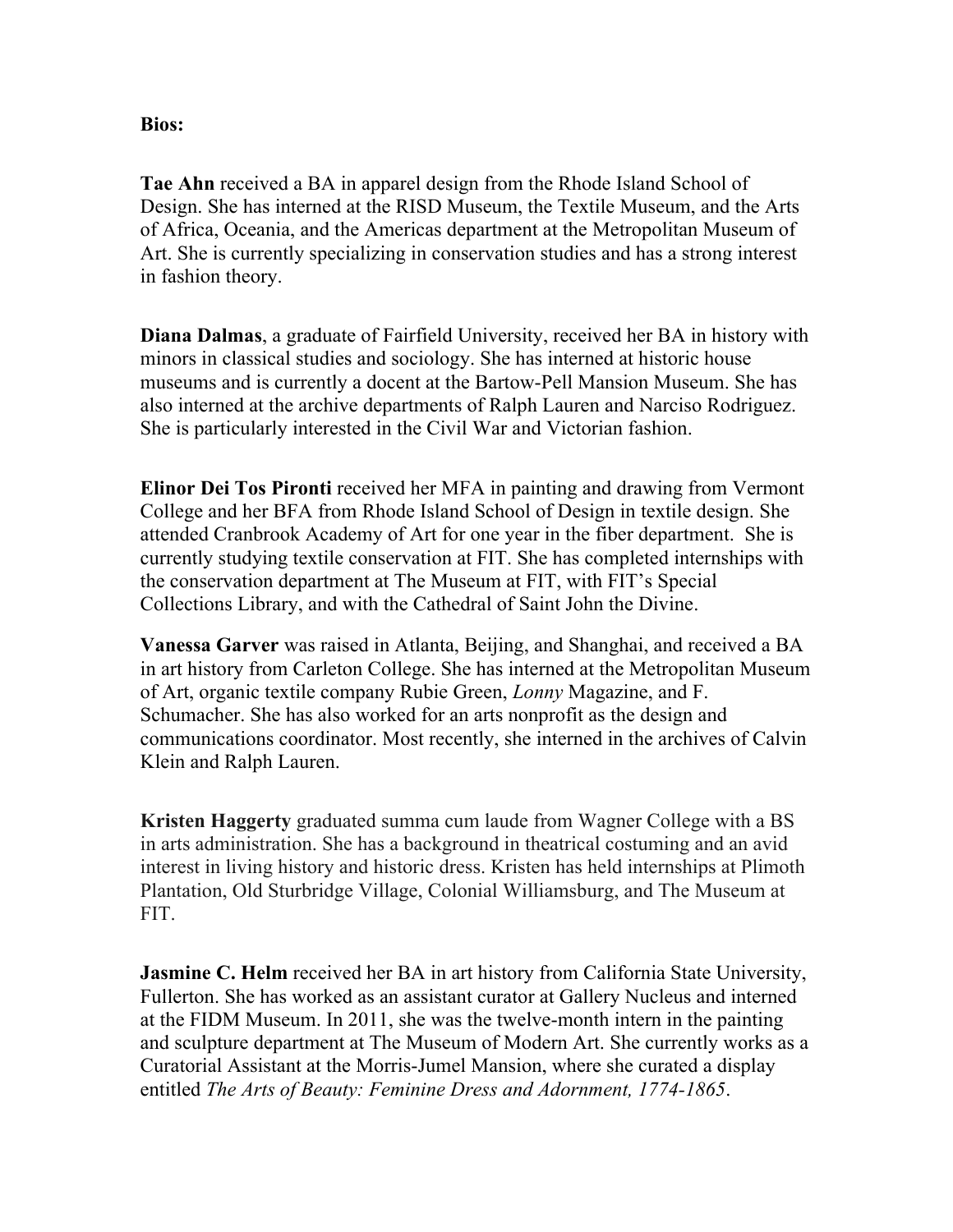**Kyla Ibañez Katigbak** earned her BS in fiber science and apparel design from Cornell University. She worked for several years in product development for Elie Tahari, Ltd. and has interned at the Ralph Lauren archive and the Costume Collection at The Museum at FIT. She was a Krueger Intern at The Cooper-Hewitt National Design Museum and is currently interning with their textile conservation department.

**Danielle Morrin** received her BPS in fashion merchandising from Marist College. She interned at the Winterthur Museum before coming to FIT and is currently focusing on both curatorial and conservation studies. She has interned at The Museum at FIT, The Wardrobe, Calvin Klein, and most recently, at the Costume Institute at the Metropolitan Museum of Art in the collections management department.

**Julia Pehrson** graduated from Tulane University, where she earned a BA in political science with a minor in French. She interned previously with the Swedish edition of *ELLE* Magazine in Stockholm. She has also held internships with J. Mendel and Linda Gaunt Communications.

**Kirsten Schoonmaker** received her BA in European history from the University of North Carolina at Chapel Hill and an AA in fashion design from FIDM in Los Angeles. She is currently a textile conservation intern at the Metropolitan Museum of Art. Previously, she interned with the Arts of Africa, Oceania, and the Americas department at the Metropolitan Museum of Art and the textile conservation lab at St. John the Divine.

**Sarah Shears** received her BA in European studies from the University of New Orleans. She has worked as a costume designer and wardrobe stylist in film and commercials. More recently, she was a visiting student at the University of Michigan, where she studied weaving and textile printing. She has interned at the New York Public Library for the Performing Arts, where she helped curate the exhibit, *Out of the Shadows: The Fashion of Film Noir*.

**Paula Sim** earned her BS in Fashion Design at The Art Institute of Philadelphia, where she received the Best Portfolio Award in 2006. After a brief career in the fashion industry, she enrolled at FIT to pursue the historical and sociological aspects of the field. She is now a costume and textiles curatorial intern for the Philadelphia Museum of Art, where she is contributing to their upcoming fashion exhibition.